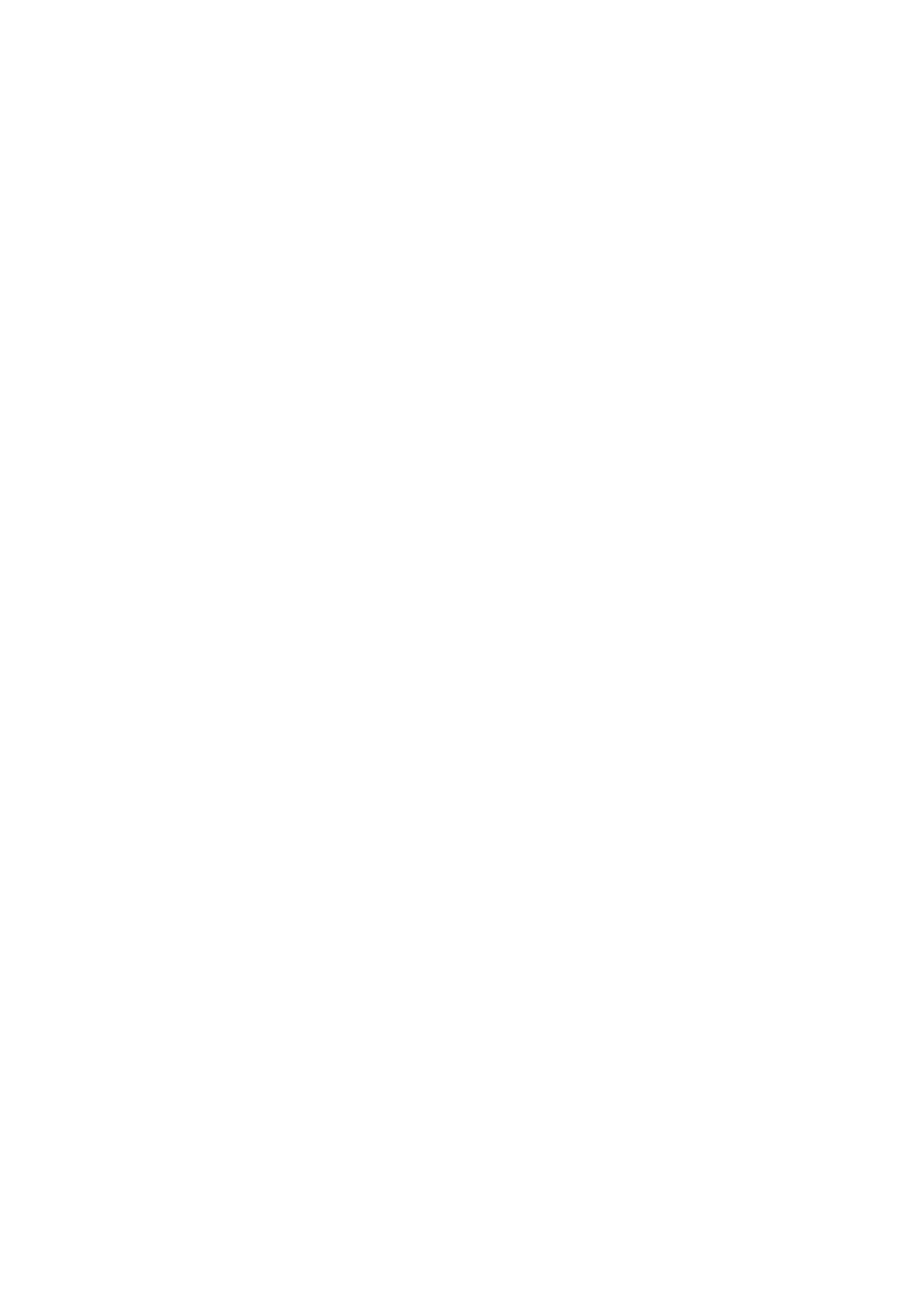Statutory Document No. 2018/0157



*Education Act 2001* 

## **EDUCATION (STUDENT AWARDS) (AMENDMENT) REGULATIONS 2018**

*Approved by Tynwald: 19 June 2018 Coming into Operation: 1 July 2018* 

The Department of Education, Sport and Culture, with the concurrence of the Treasury<sup>1</sup> makes the following Regulations under section 37 of the Education Act 2001.

## <span id="page-2-0"></span>**1 Title**

These Regulations are the Education (Student Awards) (Amendment) Regulations 2018.

#### <span id="page-2-1"></span>**2 Commencement**

If approved by Tynwald, these Regulations come into operation on 1 July 2018<sup>2</sup> .

## <span id="page-2-2"></span>**3 Interpretation**

In these Regulations —

"**award**" means an award within the meaning given by the 2015 Regulations; and

"**principle regulations**" means the Education (Student Awards) Regulations 2015<sup>3</sup> .

## <span id="page-2-3"></span>**4 Application and transitional provision**

These Regulations apply to an award made in relation to an academic year commencing on or after 1 September 2018.

<sup>2</sup> Section 58(1) of the Education Act 2001 specifies that regulations made under section 37 (inter alia) shall not have effect unless they are approved by Tynwald. 3 SD 2015/0135



<sup>1</sup> As required under section 37 of the Education Act 2001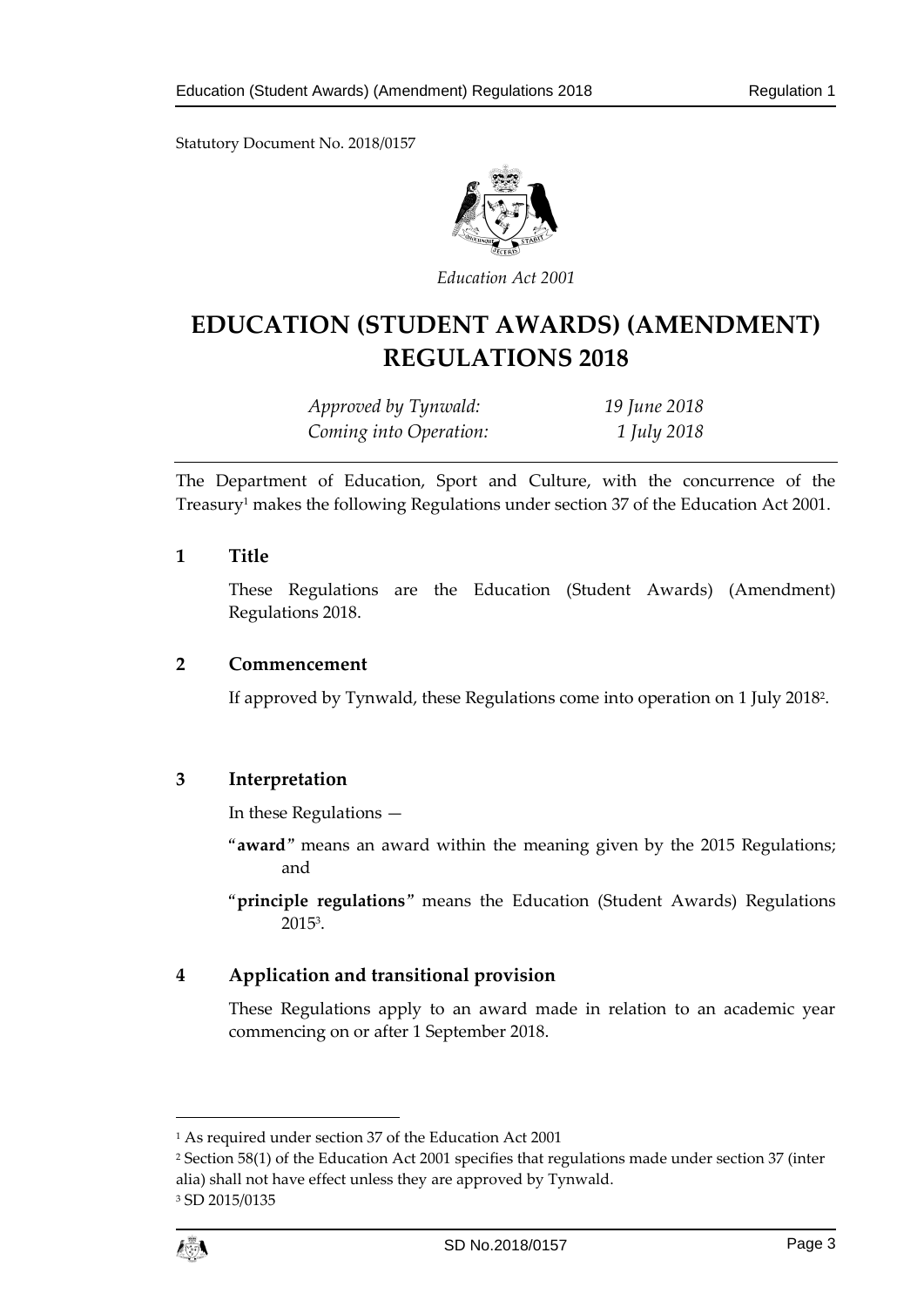## <span id="page-3-0"></span>**5 Amendment of the principal regulations**

The principal regulations are amended in accordance with regulations 6 to 14.

## <span id="page-3-1"></span>**6 Regulation 5 (grant of awards) amended**

After regulation  $5(4)(b)$  insert  $-$ 

« ; or

(c) is supported by a different Isle of Man Government financial assistance scheme, other than a bursary. $\boldsymbol{\mathsf{\Xi}}$ .

## <span id="page-3-2"></span>**7 Regulation 6 (eligibility for award) amended**

After regulation  $6(5)$  insert  $-$ 

**EG**(6) To avoid doubt, UCAS points for an AS level will only be counted where a student has not completed an A level (A2) in the same subject. $\blacksquare$ .

## <span id="page-3-3"></span>**8 Regulation 8 (waiver of certain requirements) amended**

In regulation  $8(6)$  for paragraph (a) substitute  $-$ 

- $\bullet$  (a) if the proposed course is at  $-$ 
	- (i) level 1;
	- (ii) IGCSE or GCSE (level 2); or
	- (iii) GCE (level 3),

and the Department is satisfied the circumstances of the particular application warrant the exercise of discretion, or  $\boldsymbol{\Sigma}$ .

## <span id="page-3-4"></span>**9 Regulation 17 (fees grant) amended**

In regulation 17 —

- (a) in paragraph (2)(a) for "£9,000", substitute  $\mathbf{C}$  £9,250 $\mathbf{E}$ ; and
- (b) omit paragraph (6).

## <span id="page-3-5"></span>**10 Regulation 19 (means testing) amended**

For regulation  $(2)$  substitute  $-$ 

**EE**(2) The fees grant is subject to means testing in accordance with Schedule 3 if the course is one to which regulation  $5(3)$  applies.  $\mathbf{E}$ .

## <span id="page-3-6"></span>**11 Regulation 21 (loans) amended**

In regulation 21(2) for "prescribed under section 111A(1) of the Income Tax Act 1970 (interest on overdue tax)", substitute  $\Box$  of the Bank of England Base Rate plus  $2\%$  $\Box$ .

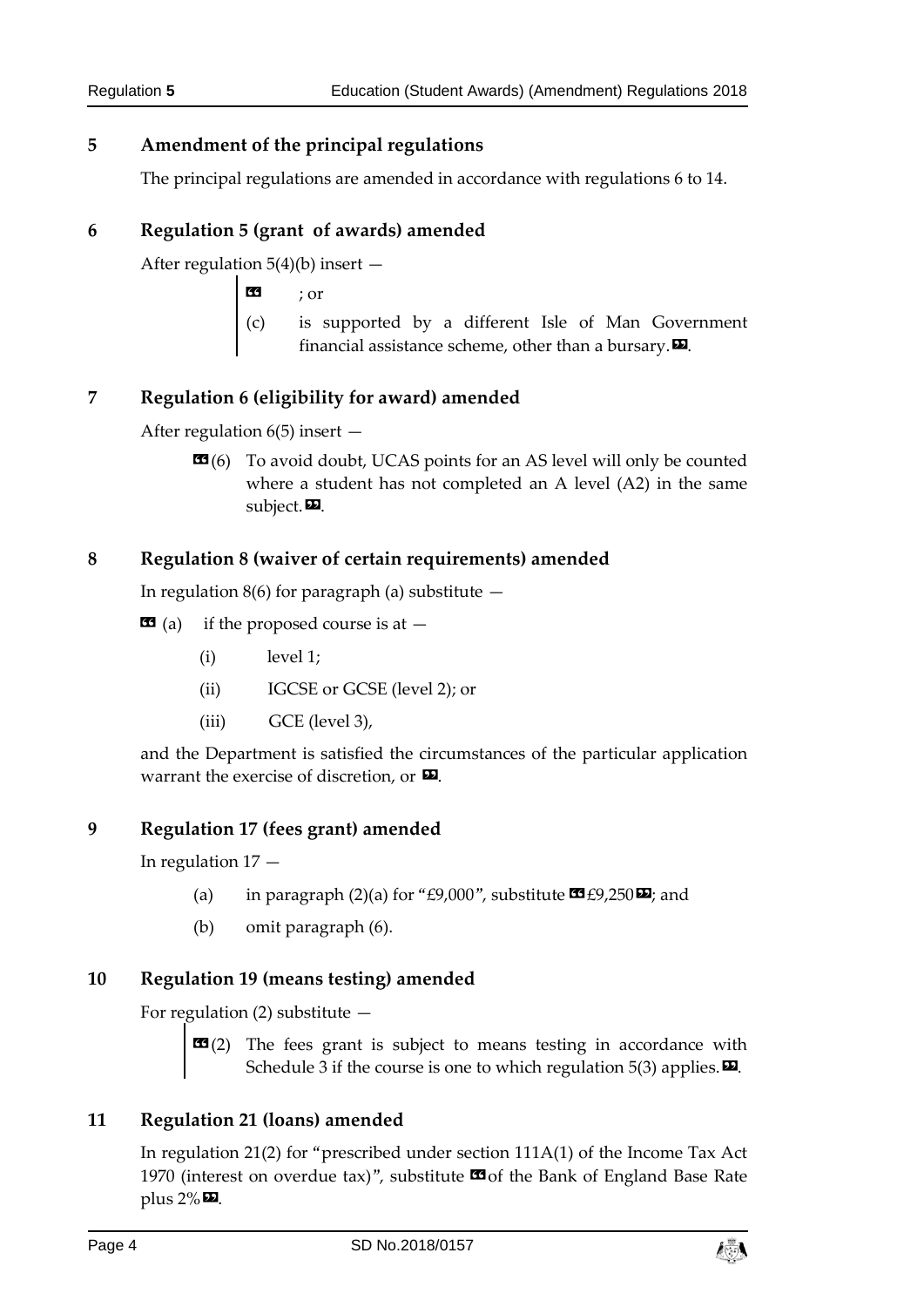## <span id="page-4-0"></span>**12 Schedule 1 (contribution towards fees grant) amended**

In Schedule 1 omit paragraphs 4 and 7.

## <span id="page-4-1"></span>**13 Schedule 2 (amount of maintenance grant) amended**

In Schedule 2 for paragraph  $1(1)$  and (2) (basic amount), substitute  $-$ 

 $\text{1}$  (1) The basic amount of a maintenance grant for a course in the Island is  $-$ 

| Location | Type of course                                         | Basic amount $E$ |
|----------|--------------------------------------------------------|------------------|
|          | University College Isle   Non-degree course (36 weeks) | 2,500.00         |
| of Man   |                                                        |                  |
|          | Undergraduate and                                      | 4,000.00         |
|          | postgraduate degree course                             |                  |
|          | (33 weeks)                                             |                  |

(2) The basic amount of a maintenance grant for a course outside of the Island, including post-graduate research, is —

| Location                   | Basic amount $E$ | Per week $E$ |
|----------------------------|------------------|--------------|
| London area and any        | 6,000.00         | 200.00       |
| country outside the United |                  |              |
| Kingdom (30 weeks)         |                  |              |
| Oxford or Cambridge        | 5,500.00         | 183.00       |
| University (25 weeks)      |                  |              |
| Elsewhere in the United    | 5,500.00         | 183.00       |
| Kingdom (30 weeks)         |                  |              |

### ».

## <span id="page-4-2"></span>**14 Schedule 3 (means-testing) amended**

In Schedule 3 —

- (a) in the second column of the table in paragraph  $3(2)$ , for "4,200", substitute  $\text{I}(\mathcal{A})=8,000\,\text{I}(\mathcal{A})$  in both places; and
- (b) in paragraph 4(2), for "£4,000" substitute  $\mathbf{C}$  £6,000 $\mathbf{D}$ .

#### **MADE 31 MAY 2018**

#### **GRAHAM CREGEEN, MHK**

*Minister for Education, Sport and Culture*